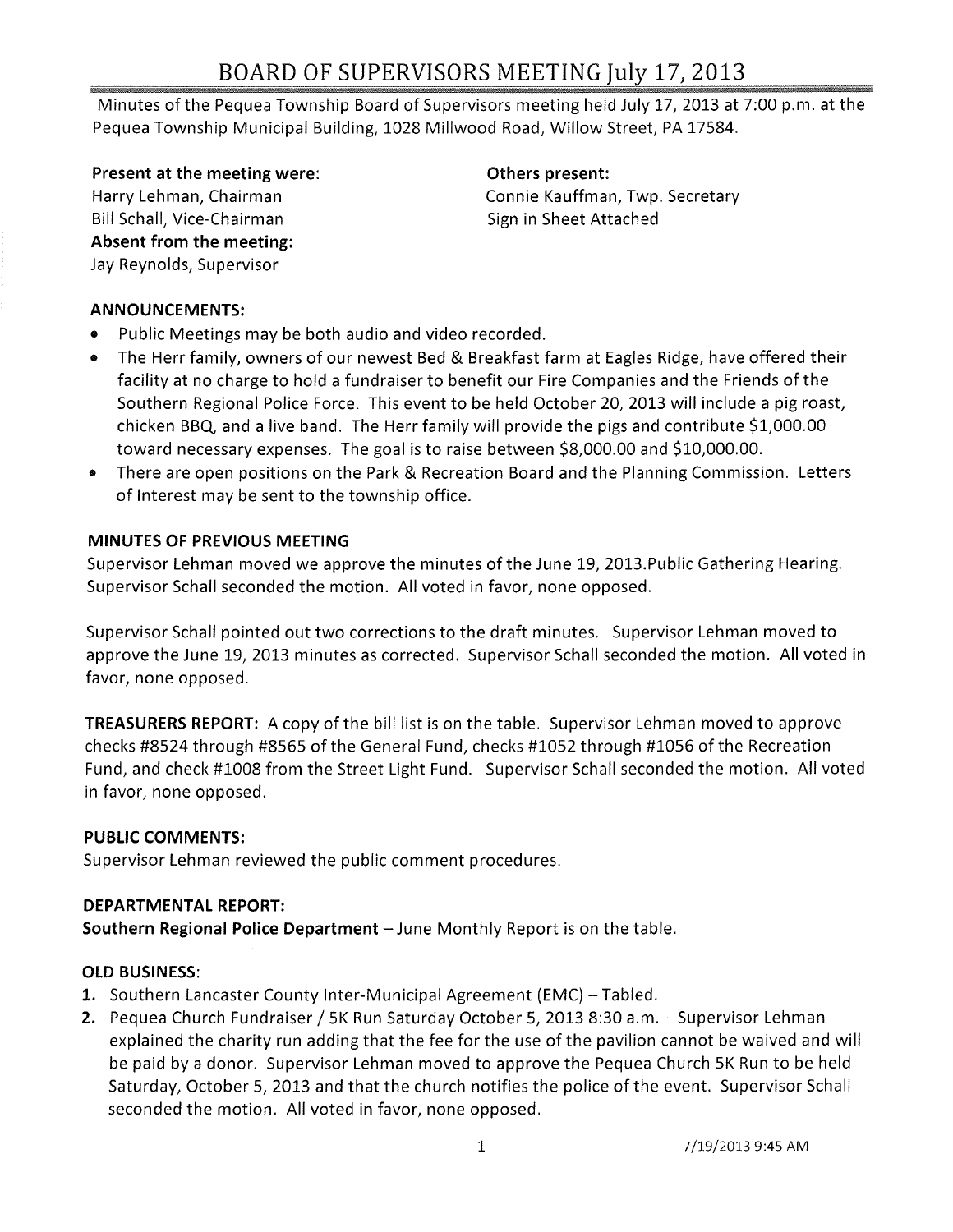#### NEW BUSINESS:

- 1. Approval of New Danville Fire Company & West Willow Fire Company Non-Emergency Events -Supervisor Lehman explained the process of approving Fire Company non-emergency events so they are covered by Worker's Comp Insurance. Supervisor Lehman moved to authorize the West Willow and New Danville Fire Company Events as listed on the 2013 Calendar of Events as of July 17,2013 and authorize the Township Solicitor with the help of Fire Company Liaison Supervisor Lehman and the Fire Companies to work to create a policy and procedure for events which cannot be planned in advance. Supervisor Schall seconded the motion. All voted in favor, none opposed.
- 2. Permission to Install Young Lungs at Play Sign at Silver Mine Park playground Supervisor Lehman explained the Park Board's recommendation to place a sign at the Park. After discussion, changes were made to the proposed Resolution and the item was tabled.
- 3. Flag Pole and Flag for Silver Mine Park Supervisor Lehman said the Park Board is doing more research and the item was tabled.
- 4. Discuss new Job Descriptions for Personnel Policy, Appointment of Assistant Treasurer, Assistant Secretary, Open Records Officer, Chief Administrative Officer, Street Light Tax Collector, Treasurer Bond and Street Light Bond - Supervisor Lehman gave a brief explanation about cross training and the item was tabled until Supervisor Reynolds is in attendance.
- 5. Extend Understanding of Temporary Employment Period for Road Crew Worker James Roop -Supervisor Lehman explained the need to extend the temporary employment period until James can take his CDL driver's test. Supervisor Lehman moved to extend the Understanding of Temporary Employment between James E. Roop, III and Pequea Township until August 22, 2013. Supervisor Schall seconded the motion. All voted in favor, none opposed
- 6. Winter Maintenance PennDOT Agreement Supervisor Lehman moved to execute the PennDOT Winter Maintenance Agreement. Supervisor Schall seconded the motion. All voted in favor, none opposed.
- 7. Set Wages for Road Crew Employee Supervisor Lehman explained that, Park Crew Worker Phil Chmiel is taking a vacation and we have an on-call Road Crew Worker who is a CDL driver and available to fill in. Supervisor Lehman moved to set wages for Barry Acker effective immediately at \$16.00 per hour. Supervisor Schall seconded the motion. All voted in favor, none opposed.
- 8. Authorize Chairman to Sign Direct and Counter-Cyclical Program (DCP) Contract for Farming at Silver Mine Park - Supervisor Lehman said the township leases out approximately nine acres of land at the Park to a farmer. Supervisor Lehman moved to sign the DCP (Direct and Counter-Cyclical Program) Contract for M & M Dairy effective August 17, 2013. Supervisor Schall seconded the motion. All voted in favor, none opposed.
- 9. Discuss Rental Agreement for Farming at Silver Mine Park The item was tabled until Supervisor Reynolds is in attendance.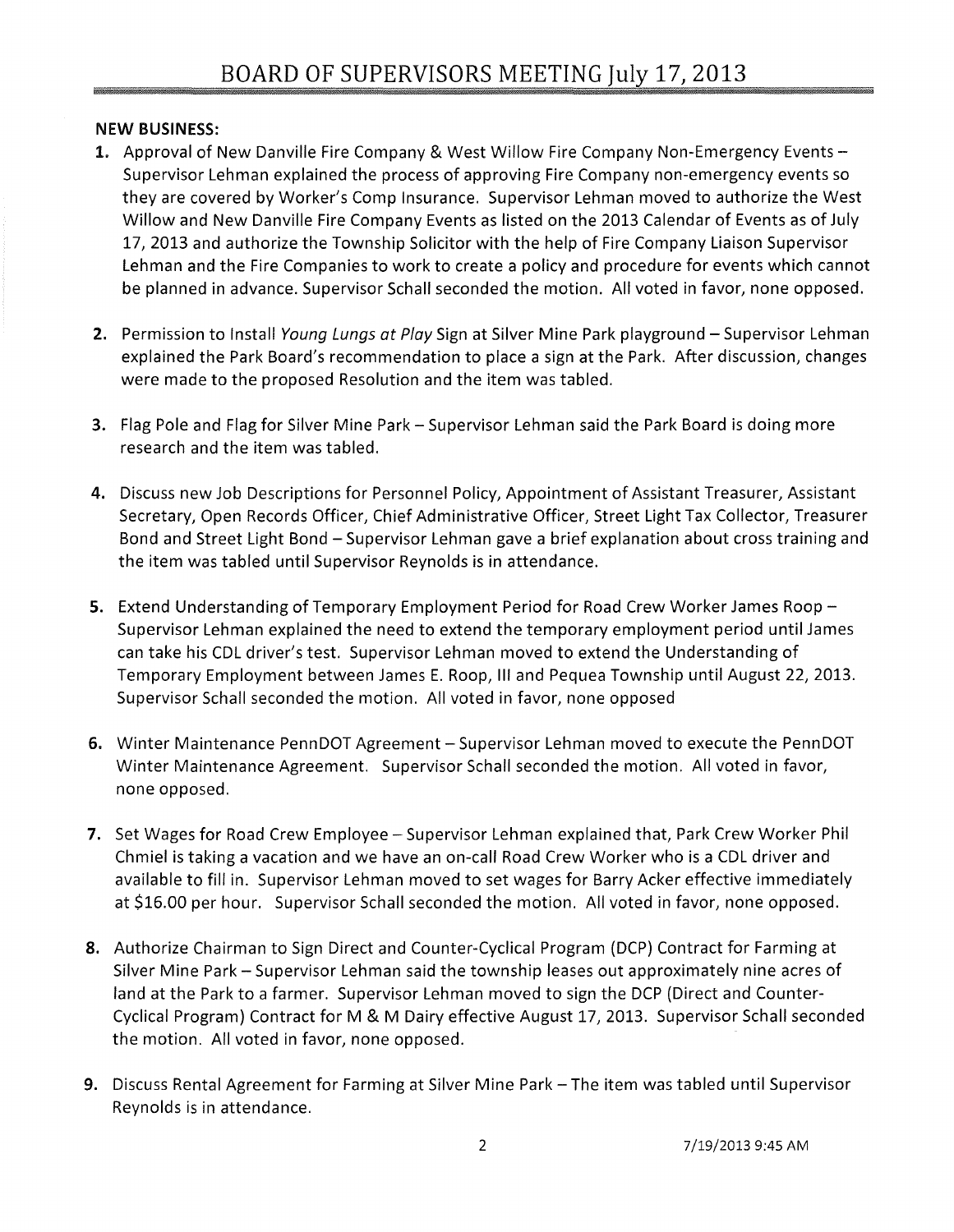- 10. Personnel Policy Vacation Pay Clarification The item was tabled until Supervisor Reynolds is in attendance
- 11. Discuss & Consider Paying Off the Silver Mine Park Loan Supervisor Schall said we are just under two years to payoff the loan and it makes sense to pay it off to save about \$2,325.00. Supervisor Lehman said it would be considered an expenditure, the budget would need to be modified, and our shortfall would be increased. Supervisor Lehman gave instruction for the Treasurer to prepare this information for the first budget workshop and the item was tabled.

### **ADDENDUM**

1. Discuss & Consider Vacating Creek Road - Supervisor Lehman gave an explanation for the vacation of Creek Road and moved to authorize the Township, through its consultants, to begin the process for vacation of a portion of Creek Road between Byerland Church Road and N. Mount Hope School Road, which would include contacting the adjoining neighbors and the preparation of all plans, ordinances and documents necessary for the vacation of that portion of Creek Road. Supervisor Schall seconded the motion. All voted in favor, none opposed.

### **PUBLIC COMMENTS** (items **not on the agenda)**

Jackie Johns referred to an article in the newspaper about poverty in Penn Manor School District and asked if the municipality is doing anything or is there any coordination with the churches or food banks.

Supervisor Lehman instructed the Secretary to check with Dee Steele from Pequea Church. Jason Topper handed out a June Fire Company Report to the Supervisors and asked about the process to ensure Worker's Comp coverage for the Fire Companies.

Supervisor Lehman instructed the Secretary to contact the insurance company in regards to social and auxiliary Fire Company members.

Mr. Topper said the professional who brought this to the West Willow Fire Company's attention has a manual which documents the process.

Supervisor Lehman said we are bound by the advice of our Solicitor and our (insurance) carrier.

#### **DEPARTMENTAL REPORTS:**

**Road Crew - Report on file. Zoning/Code Officer** - Report on file. **Southern Regional Police Commission** - June Meeting Minutes are on the table. **Southern Lancaster County Inter-Municipal Council** - **Emergency Management Coordinator -**

**PEQUEA TOWNSHIP ZONING HEARING BOARD** - No Hearing held in July. There will be a hearing in August.

#### **ADVISORY BOARD REPORTS:**

Pequea Township Planning Commission - Meeting held June 26, 2013. **Pequea Township Park & Recreation Board** - Meeting held July 10, 2013.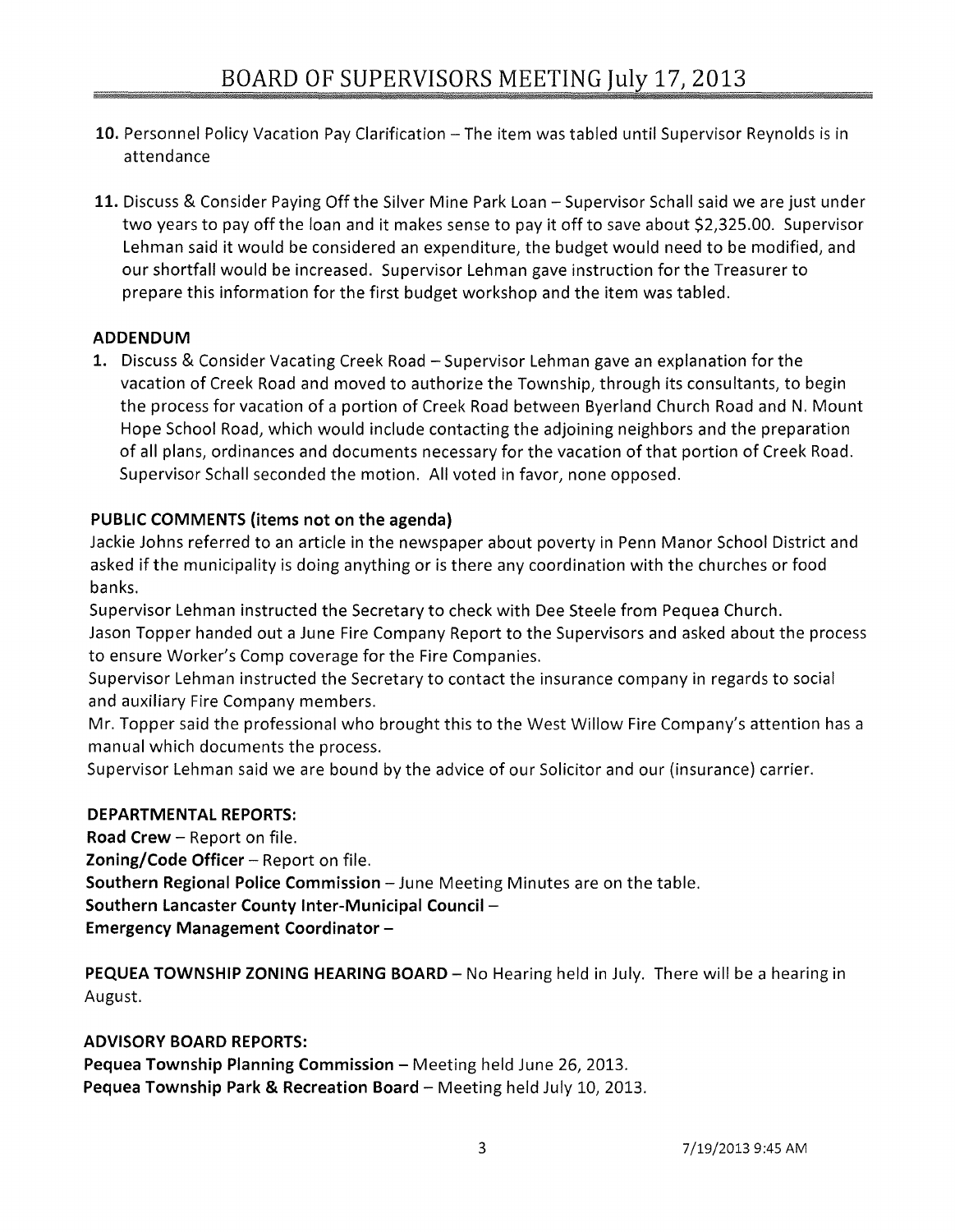# BOARD OF SUPERVISORS MEETING July 17, 2013

### MEETING ADJOURNED at 7:53 p.m.

Respectfully submitted,

Connie Kaipfr

Connie Kauffman, Township Secretary